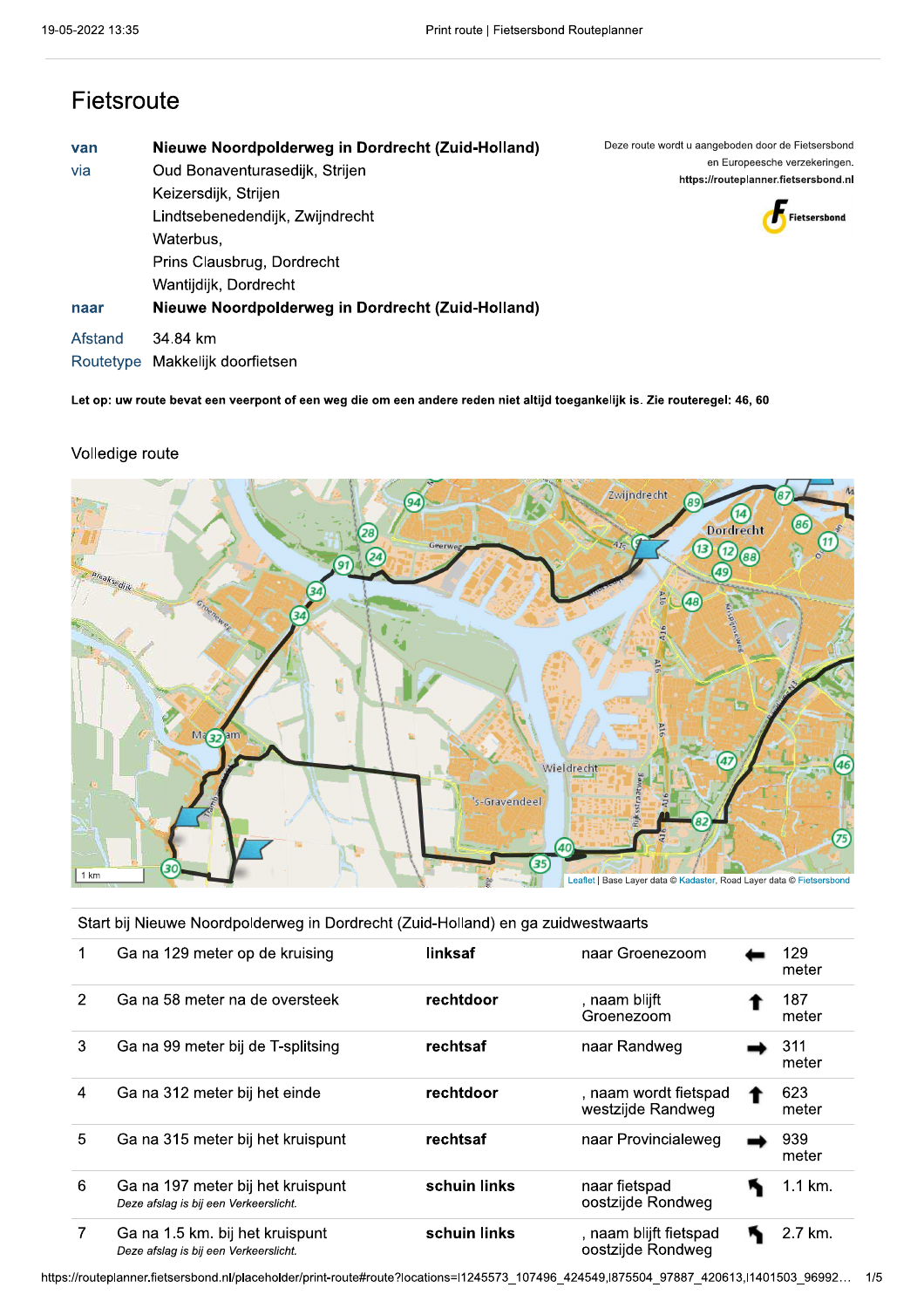| 8  | Ga na 1.5 km. bij het kruispunt                                                                                                                                              | schuin links  | , naam blijft fietspad<br>oostzijde Rondweg | 4.2 km.  |
|----|------------------------------------------------------------------------------------------------------------------------------------------------------------------------------|---------------|---------------------------------------------|----------|
| 9  | Ga na 919 meter op de kruising<br>In dit routeonderdeel zit een Dit is een gastadres van<br>Vrienden op de Fiets met de volgende beschrijving:<br>Verblijftype: Logeerkamer. | rechtsaf      | naar Kilweg                                 | 5.2 km.  |
| 10 | Ga na 821 meter bij het kruispunt                                                                                                                                            | rechtdoor     | , naam wordt<br>Amstelwijckfietsbrug        | 6.0 km.  |
| 11 | Ga na 408 meter bij de Y-splitsing                                                                                                                                           | schuin links  | naar fietspad                               | 6.4 km.  |
| 12 | Ga na 249 meter bij het einde                                                                                                                                                | rechtdoor     | , naam wordt<br>Rijksstraatweg              | 6.7 km.  |
| 13 | Ga na 514 meter bij het kruispunt                                                                                                                                            | rechtsaf      | naar Provincialeweg                         | 7.2 km.  |
| 14 | Ga na 423 meter bij de zijstraat<br>Deze afslag is bij een weg met de volgende beschrijving:<br>Let op: landbouwverkeer toegestaan!.                                         | schuin rechts | , naam blijft<br>Provincialeweg             | 7.6 km.  |
| 15 | Ga na 580 meter op de kruising                                                                                                                                               | linksaf       | naar Wieldrechtse<br>Zeedijk                | 8.2 km.  |
| 16 | Ga na 171 meter op de kruising                                                                                                                                               | linksaf       | naar Provincialeweg                         | 8.4 km.  |
| 17 | Ga na 269 meter bij de zijstraat<br>In dit routeonderdeel zit een Negeren in lijst afwijkingen<br>LF.                                                                        | linksaf       | , naam blijft<br>Provincialeweg             | 8.6 km.  |
| 18 | Ga na 15 meter bij de T-splitsing                                                                                                                                            | linksaf       | , naam blijft<br>Provincialeweg             | 8.6 km.  |
| 19 | Ga na 238 meter bij het einde                                                                                                                                                | rechtdoor     | , naam wordt<br>Kiltunnel                   | 8.9 km.  |
| 20 | Ga na 409 meter bij het einde<br>Op deze weg komt u in de woonplaats 's-Gravendeel.                                                                                          | rechtdoor     | , naam wordt<br>Kiltunnelweg                | 9.3 km.  |
| 21 | Ga na 572 meter bij het kruispunt                                                                                                                                            | schuin rechts | naar Strijenseweg                           | 9.9 km.  |
| 22 | Ga na 240 meter bij het kruispunt                                                                                                                                            | rechtsaf      | naar Boendersweg                            | 10.1 km. |
| 23 | Ga na 1.0 km. op de kruising                                                                                                                                                 | rechtsaf      | naar Eerste Kruisweg                        | 11.1 km. |
| 24 | Ga na 1.1 km. bij het kruispunt                                                                                                                                              | linksaf       | naar Maasdamseweg                           | 12.3 km. |
| 25 | Ga na 976 meter bij de T-splitsing                                                                                                                                           | linksaf       | naar 2e Kruisweg                            | 13.2 km. |
| 26 | Ga na 48 meter op de kruising                                                                                                                                                | schuin links  | naar Maasdamseweg                           | 13.3 km. |
| 27 | Ga na 1.0 km. bij de T-splitsing                                                                                                                                             | schuin links  | naar Kromme<br>Elleboog                     | 14.3 km. |
| 28 | Ga na 152 meter bij de rotonde<br>Op deze weg komt u in de woonplaats Maasdam.                                                                                               | linksaf       | naar Trambaan                               | 14.5 km. |
| 29 | Ga na 506 meter bij de zijstraat                                                                                                                                             | schuin links  | , naam blijft<br>Trambaan                   | 15.0 km. |
| 30 | Ga na 54 meter na de oversteek                                                                                                                                               | rechtdoor     | , naam wordt Oud<br>Bonaventurasedijk       | 15.1 km. |
| 31 | Ga na 1.7 km. bij de Y-splitsing<br>Op deze weg komt u in de woonplaats Strijen.                                                                                             | rechtdoor     | , naam blijft Oud<br>Bonaventurasedijk      | 16.9 km. |
| 32 | Ga na 144 meter bij de Y-splitsing                                                                                                                                           | schuin rechts | naar Cillaarswegje                          | 17.0 km. |
| 33 | Ga na 371 meter na de oversteek                                                                                                                                              | schuin links  | naar Hoekseweg                              | 17.4 km. |
| 34 | Ga na 538 meter bij het kruispunt<br>Deze afslag is bij een Verkeerslicht.                                                                                                   | rechtsaf      | naar Keizersdijk                            | 18.0 km. |
| 35 | Ga na 436 meter bij de Y-splitsing                                                                                                                                           | schuin rechts | naar Gatsedijk                              | 18.4 km. |

https://routeplanner.fietsersbond.nl/placeholder/print-route#route?locations=l1245573\_107496\_424549,l875504\_97887\_420613,l1401503\_96992... 2/5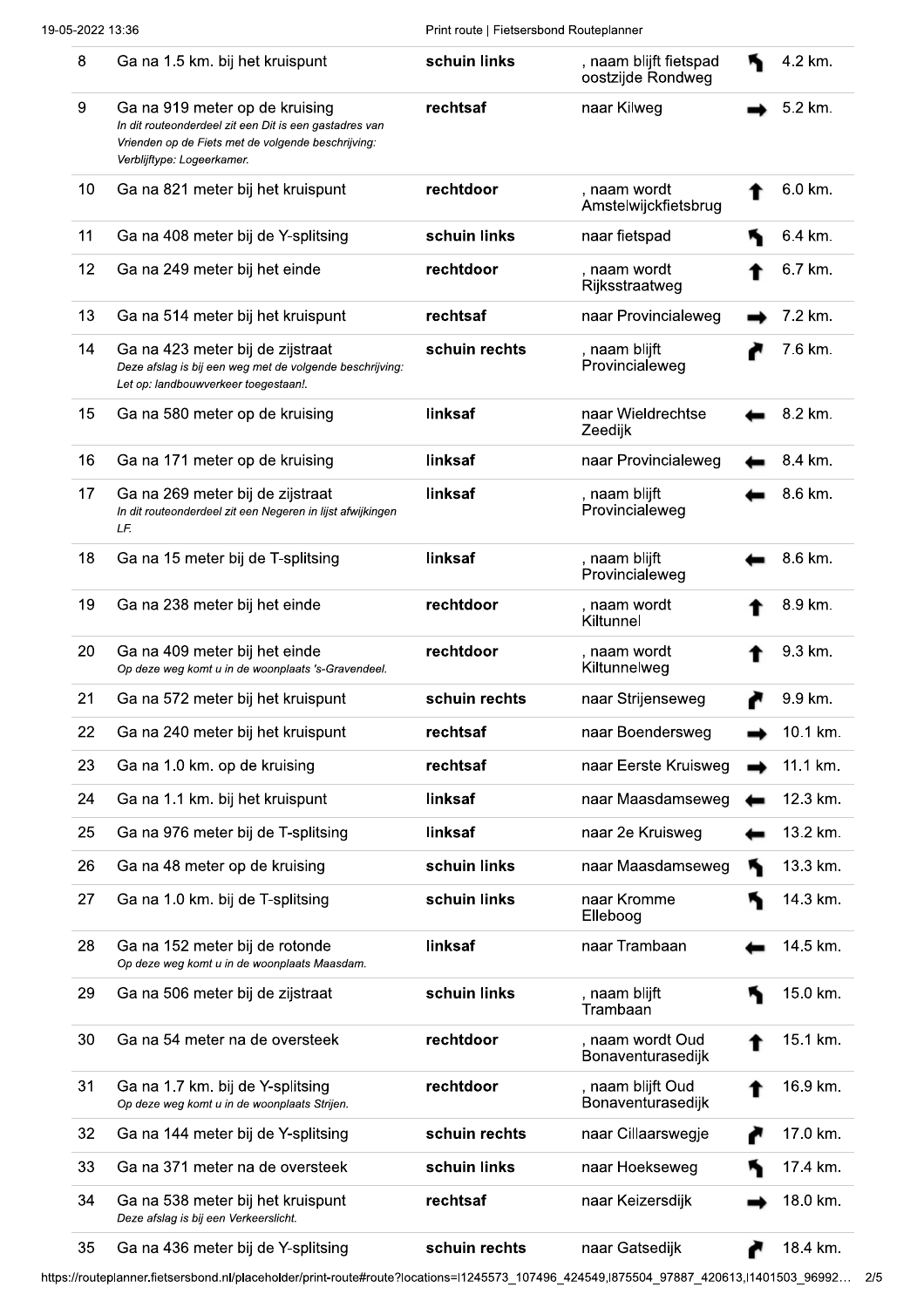Print route | Fietsersbond Routeplanner

| 36  | Ga na 1.1 km. bij de zijstraat<br>Op deze weg komt u in de woonplaats Maasdam.                                                                                                                                                                                                                                                                                                                                                                                                                                                                  | rechtsaf      | naar Dorpsstraat                                                                                 | 19.5 km. |
|-----|-------------------------------------------------------------------------------------------------------------------------------------------------------------------------------------------------------------------------------------------------------------------------------------------------------------------------------------------------------------------------------------------------------------------------------------------------------------------------------------------------------------------------------------------------|---------------|--------------------------------------------------------------------------------------------------|----------|
| 37  | Ga na 722 meter bij het kruispunt                                                                                                                                                                                                                                                                                                                                                                                                                                                                                                               | linksaf       | naar Raadhuisstraat                                                                              | 20.2 km. |
| 38  | Ga na 52 meter bij het kruispunt                                                                                                                                                                                                                                                                                                                                                                                                                                                                                                                | rechtsaf      | naar Hoeksedijk                                                                                  | 20.3 km. |
| 39  | Ga na 44 meter bij de zijstraat                                                                                                                                                                                                                                                                                                                                                                                                                                                                                                                 | schuin rechts | , naam blijft<br>Hoeksedijk                                                                      | 20.4 km. |
| 40  | Ga na 1.4 km. bij het einde                                                                                                                                                                                                                                                                                                                                                                                                                                                                                                                     | rechtdoor     | , naam wordt<br>Maasdamsedijk                                                                    | 21.8 km. |
| 41  | Ga na 97 meter bij de zijstraat<br>Op deze weg komt u in de woonplaats Puttershoek.                                                                                                                                                                                                                                                                                                                                                                                                                                                             | schuin rechts | naar Laan van<br>Heemstede                                                                       | 21.9 km. |
| 42  | Ga na 458 meter bij de T-splitsing                                                                                                                                                                                                                                                                                                                                                                                                                                                                                                              | schuin rechts | naar Schouteneinde                                                                               | 22.4 km. |
| 43  | Ga na 563 meter bij de T-splitsing                                                                                                                                                                                                                                                                                                                                                                                                                                                                                                              | rechtsaf      | , naam blijft<br>Schouteneinde                                                                   | 22.9 km. |
| 44  | Ga na 43 meter bij de Y-splitsing                                                                                                                                                                                                                                                                                                                                                                                                                                                                                                               | schuin links  | naar Oosthavenzijde                                                                              | 23.0 km. |
| 45  | Ga na 61 meter bij de zijstraat                                                                                                                                                                                                                                                                                                                                                                                                                                                                                                                 | rechtsaf      | , naam blijft<br>Oosthavenzijde                                                                  | 23.0 km. |
| LE, | Ga na 71 meter bij kade                                                                                                                                                                                                                                                                                                                                                                                                                                                                                                                         | rechtdoor     | naar veerpont over<br>Oude Maas Oude<br>Maas in Puttershoek<br>(Hoeksche Waard,<br>Zuid-Holland) | 23.1 km. |
| 47  | Ga na 294 meter bij kade<br>In dit routeonderdeel zit een Niet altijd toegankelijk, en<br>een Veerpont met de volgende beschrijving: Naam:<br>Puttershoek - Zwijndrecht Groote Lindt; Plaatsnaam:<br>Puttershoek, Zwijndrecht Groote Lindt; Type veer:<br>Motorveerpont; Opmerkingen:<br>-Vertrektijden Puttershoek: uu:00, uu:15, uu:30, uu:45,<br>vertrektijden Zwijndrecht 5 minuten later.<br>-De pont vaart op verzoek (contact met schipper).<br>-De pont vaart op feestdagen (medio mei/medio juni)<br>volgens de zondagsdienstregeling. | schuin links  | naar Veerweg                                                                                     | 23.4 km. |
| 48  | Ga na 211 meter op de kruising<br>Op deze weg komt u in de woonplaats Zwijndrecht.                                                                                                                                                                                                                                                                                                                                                                                                                                                              | rechtsaf      | naar fietspad 58                                                                                 | 23.6 km. |
| 49  | Ga na 688 meter bij de T-splitsing                                                                                                                                                                                                                                                                                                                                                                                                                                                                                                              | rechtsaf      | naar Lindtsedijk                                                                                 | 24.3 km. |
| 50  | Ga na 1.4 km. bij het kruispunt                                                                                                                                                                                                                                                                                                                                                                                                                                                                                                                 | rechtsaf      | , naam blijft<br>Lindtsedijk                                                                     | 25.7 km. |
| 51  | Ga na 144 meter na de oversteek                                                                                                                                                                                                                                                                                                                                                                                                                                                                                                                 | rechtdoor     | naam wordt<br>Lindtsebenedendijk                                                                 | 25.9 km. |
| 52  | Ga na 1.2 km. op de kruising                                                                                                                                                                                                                                                                                                                                                                                                                                                                                                                    | rechtdoor     | , naam wordt Titia<br>Gorterstraat                                                               | 27.1 km. |
| 53  | Ga na 203 meter bij het kruispunt                                                                                                                                                                                                                                                                                                                                                                                                                                                                                                               | scherp rechts | naar<br>Lindtsebenedendijk                                                                       | 27.3 km. |
| 54  | Ga na 1.4 km. bij het einde                                                                                                                                                                                                                                                                                                                                                                                                                                                                                                                     | rechtdoor     | naam wordt<br>Lindtsedijk                                                                        | 28.7 km. |
| 55  | Ga na 185 meter na de oversteek                                                                                                                                                                                                                                                                                                                                                                                                                                                                                                                 | rechtdoor     | naam blijft<br>Lindtsedijk                                                                       | 28.9 km. |
| 56  | Ga na 410 meter bij de rotonde                                                                                                                                                                                                                                                                                                                                                                                                                                                                                                                  | schuin rechts | naar Ringdijk                                                                                    | 29.3 km. |
| 57  | Ga na 881 meter op de kruising                                                                                                                                                                                                                                                                                                                                                                                                                                                                                                                  | rechtsaf      | naar Veerplein                                                                                   | 30.2 km. |
| 58  | Ga na 85 meter bij de Y-splitsing                                                                                                                                                                                                                                                                                                                                                                                                                                                                                                               | schuin links  | naar Zomerlust                                                                                   | 30.3 km. |

https://routeplanner.fietsersbond.nl/placeholder/print-route#route?locations=l1245573\_107496\_424549,l875504\_97887\_420613,l1401503\_96992... 3/5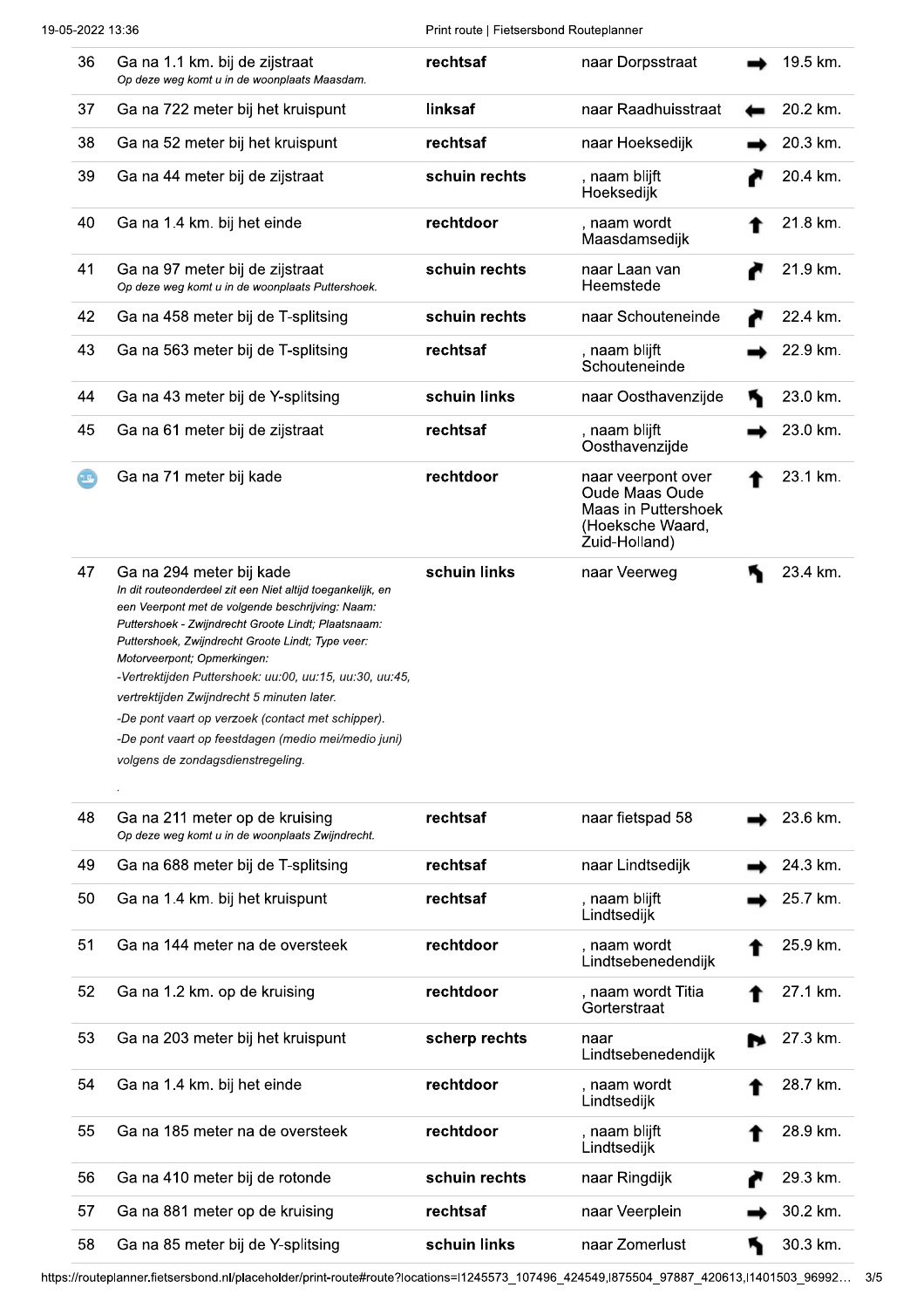#### 19-05-2022 13:36

Print route | Fietsersbond Routeplanner

| 59  | Ga na 19 meter bij de Y-splitsing<br>Deze afslag is bij een weg met de volgende beschrijving:<br>veersteiger.                                                                                                                                                                                                                                                                                                                                                                                                                                                                                                                                     | schuin rechts | naar steiger                                                                                                                                      | 30.3 km. |
|-----|---------------------------------------------------------------------------------------------------------------------------------------------------------------------------------------------------------------------------------------------------------------------------------------------------------------------------------------------------------------------------------------------------------------------------------------------------------------------------------------------------------------------------------------------------------------------------------------------------------------------------------------------------|---------------|---------------------------------------------------------------------------------------------------------------------------------------------------|----------|
| τg, | Ga na 58 meter bij kade<br>Dit routeonderdeel is niet altijd toegankelijk; . In dit<br>routeonderdeel zit een Niet altijd toegankelijk.                                                                                                                                                                                                                                                                                                                                                                                                                                                                                                           | linksaf       | naar veerpont over<br>Beneden Merwede<br>Beneden Merwede<br>Beneden Merwede<br>Beneden Merwede in<br>Zwijndrecht<br>(Dordrecht, Zuid-<br>Holland) | 30.4 km. |
| 61  | Ga na 1.3 km. bij kade<br>In dit routeonderdeel zit een Niet altijd toegankelijk, en<br>een Veerpont met de volgende beschrijving: Naam:<br>Zwijndrecht - Dordrecht - Papendrecht; Plaatsnaam:<br>Dordrecht, Papendrecht, Zwijndrecht; Informatie: 0800-<br>0232545 (Blue Amigo Waterbus), Type veer: Catamaran;<br>Opmerkingen:<br>Waterbus lijn 22<br>Vaart 4x per uur<br>Aanlegplaatsen 01/01-31/3 en 01/10-31/12 Dordrecht<br>Hooikade, Zwijndrecht Veerplein, Dordrecht<br>Merwedekade en Papendrecht Veerdam<br>Aanlegplaatsen 01/04-30/09: Zwijndrecht Veerplein,<br>Dordrecht Merwedekade en Papendrecht Veerdam<br>Fiets mag gratis mee. | schuin links  | naar steiger                                                                                                                                      | 31.6 km. |
| 62  | Ga na 83 meter bij het einde<br>Op deze weg komt u in de woonplaats Dordrecht. In dit<br>routeonderdeel zit een Negeren in lijst afwijkingen LF.                                                                                                                                                                                                                                                                                                                                                                                                                                                                                                  | schuin links  | naar Otto Dickeplein                                                                                                                              | 31.7 km. |
| 63  | Ga na 26 meter bij de T-splitsing<br>In dit routeonderdeel zit een Negeren in lijst afwijkingen<br>LF.                                                                                                                                                                                                                                                                                                                                                                                                                                                                                                                                            | schuin links  | , naam blijft Otto<br>Dickeplein                                                                                                                  | 31.8 km. |
| 64  | Ga na 27 meter bij de zijstraat                                                                                                                                                                                                                                                                                                                                                                                                                                                                                                                                                                                                                   | schuin links  | naar Noorderhoofd                                                                                                                                 | 31.8 km. |
| 65  | Ga na 90 meter bij de Y-splitsing                                                                                                                                                                                                                                                                                                                                                                                                                                                                                                                                                                                                                 | schuin links  | naar Prins Clausbrug                                                                                                                              | 31.9 km. |
| 66  | Ga na 202 meter bij het einde<br>In dit routeonderdeel zit een Paaltje.                                                                                                                                                                                                                                                                                                                                                                                                                                                                                                                                                                           | rechtdoor     | , naam wordt Werf<br>van de Biesbosch                                                                                                             | 32.1 km. |
| 67  | Ga na 269 meter op de kruising                                                                                                                                                                                                                                                                                                                                                                                                                                                                                                                                                                                                                    | rechtdoor     | , naam wordt<br>Maasstraat                                                                                                                        | 32.3 km. |
| 68  | Ga na 293 meter bij het kruispunt<br>Deze afslag is bij een Verkeerslicht.                                                                                                                                                                                                                                                                                                                                                                                                                                                                                                                                                                        | scherp rechts | naar Oranjelaan                                                                                                                                   | 32.6 km. |
| 69  | Ga na 150 meter bij de zijstraat                                                                                                                                                                                                                                                                                                                                                                                                                                                                                                                                                                                                                  | schuin links  | naar Badweg                                                                                                                                       | 32.9 km. |
| 70  | Ga na 779 meter bij de zijstraat<br>In dit routeonderdeel zit een Paaltje.                                                                                                                                                                                                                                                                                                                                                                                                                                                                                                                                                                        | rechtdoor     | , naam wordt Prinses<br>Amaliabrug                                                                                                                | 33.6 km. |
| 71  | Ga na 111 meter bij de zijstraat                                                                                                                                                                                                                                                                                                                                                                                                                                                                                                                                                                                                                  | terug         | naar Wantijdijk                                                                                                                                   | 33.7 km. |
| 72  | Ga na 628 meter bij de zijstraat                                                                                                                                                                                                                                                                                                                                                                                                                                                                                                                                                                                                                  | linksaf       | , naam blijft<br>Wantijdijk                                                                                                                       | 34.4 km. |
| 73  | Ga na 98 meter op de kruising                                                                                                                                                                                                                                                                                                                                                                                                                                                                                                                                                                                                                     | schuin links  | naar Nieuwe<br>Noordpolderweg                                                                                                                     | 34.5 km. |
| 74  | Ga na 57 meter bij de Y-splitsing                                                                                                                                                                                                                                                                                                                                                                                                                                                                                                                                                                                                                 | schuin rechts | , naam blijft Nieuwe<br>Noordpolderweg                                                                                                            | 34.5 km. |
|     |                                                                                                                                                                                                                                                                                                                                                                                                                                                                                                                                                                                                                                                   |               |                                                                                                                                                   |          |

Kom na 269 meter bij het eindpunt van uw route 76

34.8 km.